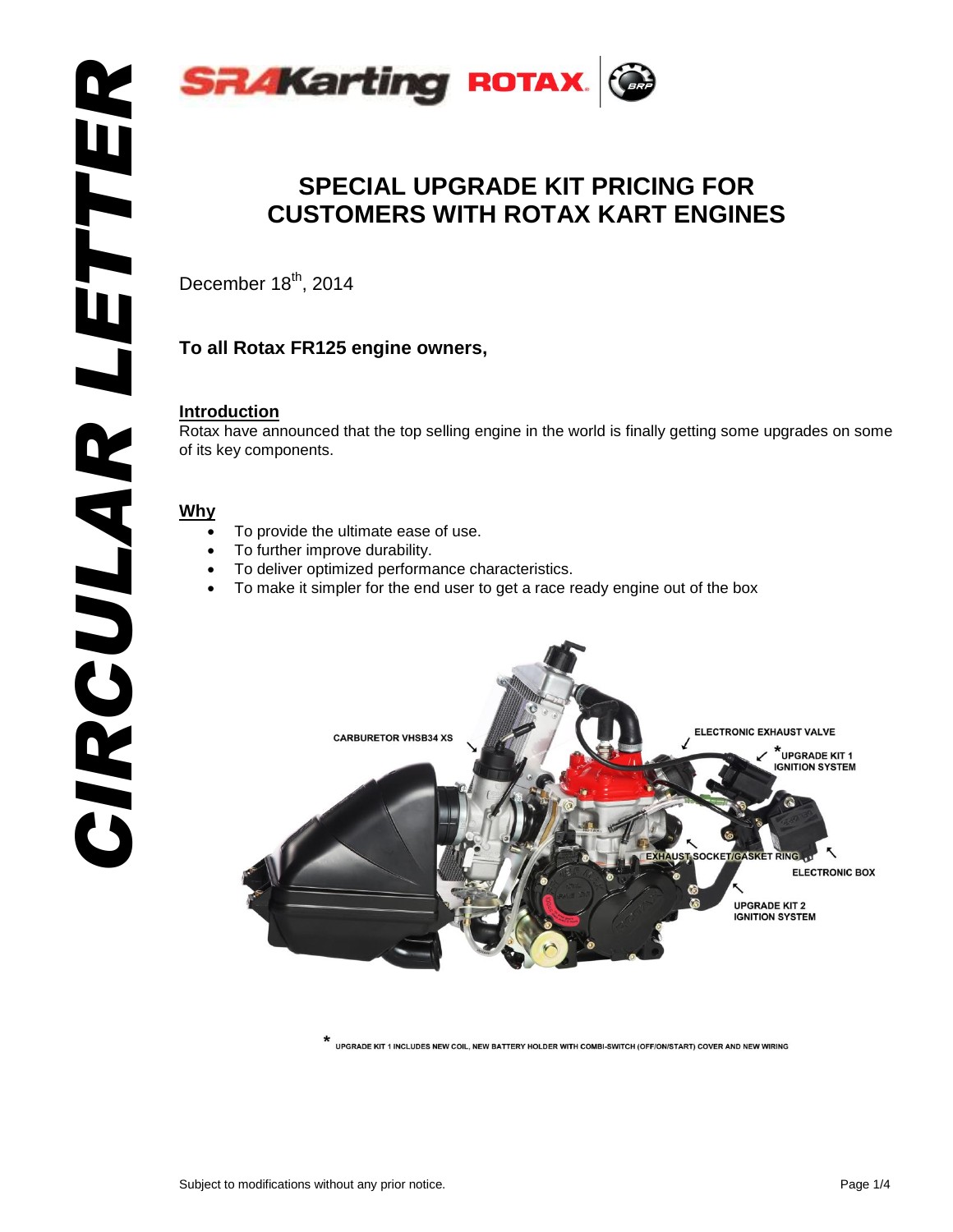#### **What is changing**

#### **New Dellorto VHSB34 "XS" carburetor**

The "XS" carburetor has a completely redesigned carburetion system which offers a significantly improved throttle response and requires less need to re-adjust the calibration at changing conditions.

Customer benefits:

- Supports ease of use of the whole engine package improved driving experience.
- Less support of carburetor experts needed to get appropriate carburetion reduce cost of operation.

#### **New Dellorto ignition system**

To integrate the electronic timing for the exhaust valve into the ignition system, a new system (Dellorto) with separate ignition coil (same for all engines) and a specific electronic box for each engine, has been developed.

The ignition timing of following engines stays unchanged

 125 Micro MAX evo 125 Mini MAX evo 125 MAX evo

Therefore these 3 engines use the same Dellorto electronic box.

The ignition timing of the 125 Junior MAX evo engine has been changed to improve the engine characteristic in the rpm range from 12.000 to 14.000 rpm.

The ignition timing of the 125 MAX DD2 evo engine has been changed to minimize the risk of misfiring at critical engine operation.

Customer benefits:

- Improved engine characteristic at 125 Junior MAX evo ease of use.
- Reduced risk for misfiring at 125 MAX DD2 evo increased durability.
- Integrated timing for exhaust valve for 125 MAX evo and 125 MAX DD2.

#### **Electronic timed exhaust valve**

Electronic timed exhaust valve with exact timing, independent from engine conditions (temperature, carburetion, condition of isolating mat in the exhaust system…).

Two different switch points can be selected to allow an adaption to the individual driving preferences.

Customer benefits:

- Automatically and exact timing of exhaust valve for 125 MAX evo and 125 MAX DD2 evo.
- Less technical assistance required for proper function of the system lower cost of operation.

#### **New battery holder unit with integrated combi-switch (OFF/ON/START)**

Along with the new wiring harness is included with the Upgrade kit  $(1+2)$ , ignition system

Customer benefits:

- Easy to install and operate
- Improved durability of combination of OFF/ON/START-switch and starter relay lower cost of operation.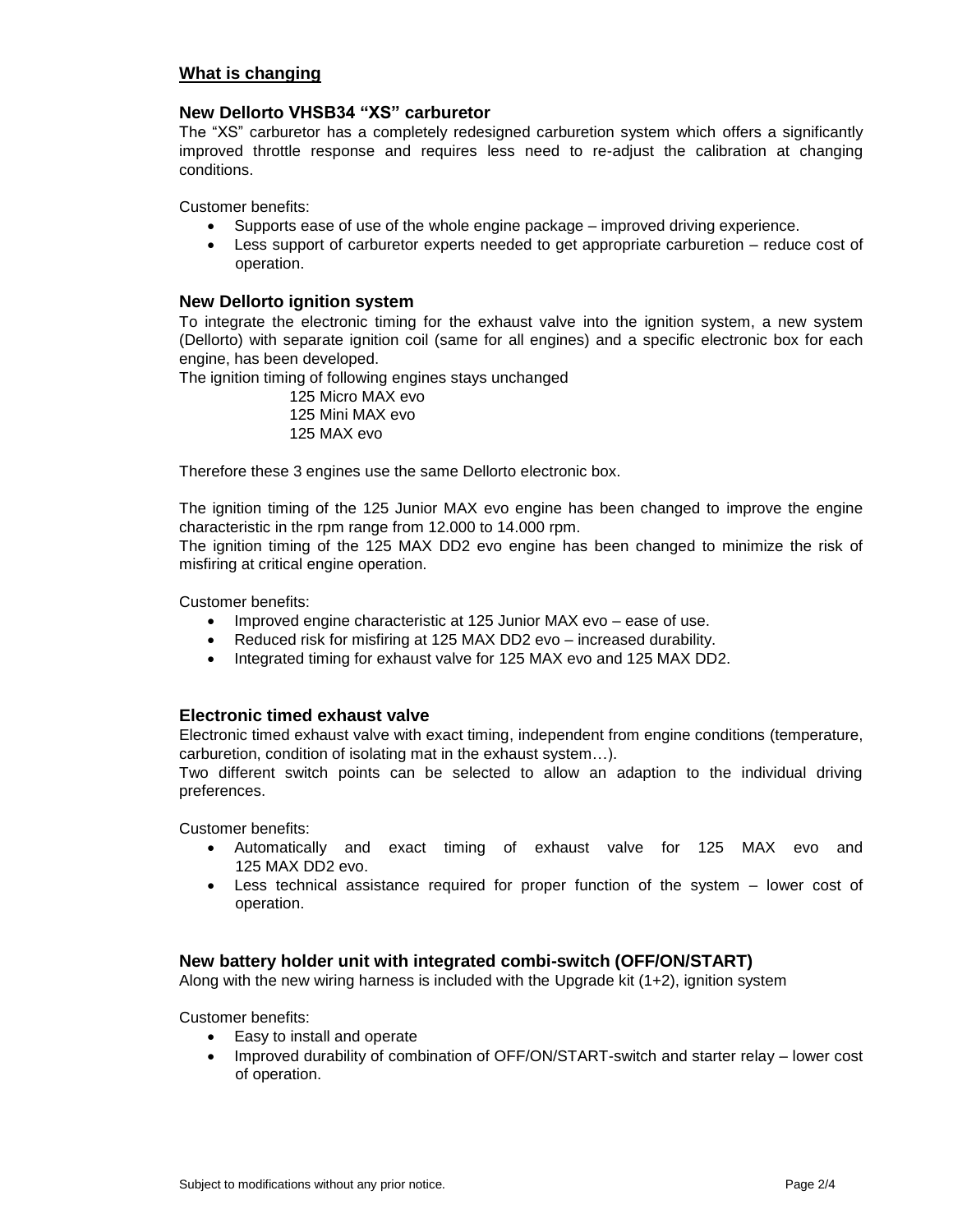#### **New exhaust sockets with gasket ring**

New system provides accurate sealing between the exhaust socket and the exhaust system which is essential for the proper performance of the engine

Customer benefits:

- No leaking between exhaust socket and exhaust system clean
- Proper engine performance

## **Recommended upgrades per engine type**

For engines already on the market we ask you to advise your customers about following upgrade recommendations.

| Description                          | MAX<br>Micro<br>125 | Mini MAX<br>125 | Junior MAX<br>125 | MAX<br>125 | MAX DD2<br>125 |
|--------------------------------------|---------------------|-----------------|-------------------|------------|----------------|
| Carburetor VHSB 34 XS                | ves                 | ves             | ves               | yes        | ves            |
| Upgrade kit (1+2), ignition system   | no                  | no              | ves               | ves        | ves            |
| Electronic box                       | no                  | no              | ves               | yes        | yes            |
| Upgrade kit electronic exhaust valve |                     |                 |                   | ves        | yes            |
| Exhaust socket + gasket ring         | ves                 | ves             | no                | no         | no             |
| Exhaust tube 22mm new                | ves                 | no              | no                | no         | no             |

# **Possible upgrades and part numbers**

| Description                          | Rotax part<br>no. | 25 Micro MAX<br>$\overline{\phantom{0}}$ | Mini MAX<br>25<br>$\overline{\phantom{0}}$ | 25 Junior MAX<br>$\overline{\phantom{0}}$ | <b>125 MAX</b><br>$\overline{\phantom{0}}$ | 125 MAX DD2 |
|--------------------------------------|-------------------|------------------------------------------|--------------------------------------------|-------------------------------------------|--------------------------------------------|-------------|
| Carburetor VHSB 34 XS, main jet 130  | 295 060           | ■                                        | ■                                          | п                                         | ▬                                          |             |
| Carburetor VHSB 34 XS, main jet 145  | 295 062           |                                          |                                            |                                           |                                            | п           |
| Upgrade kit 1, ignition system       | 481 250           | ٠                                        | ٠                                          | ш                                         | ٠                                          | п           |
| Upgrade kit 2, ignition system       | 481 252           | ٠                                        | ■                                          | ■                                         | ٠                                          |             |
| Upgrade kit 2, ignition system       | 481 254           |                                          |                                            |                                           |                                            |             |
| Electronic box                       | 666 812           | ▬                                        | ■                                          |                                           | ٠                                          |             |
| Electronic box                       | 666 814           |                                          |                                            | ■                                         |                                            |             |
| Electronic box                       | 666 816           |                                          |                                            |                                           |                                            | ■           |
| Upgrade kit electronic exhaust valve | 481 260           |                                          |                                            |                                           | ■                                          | ▬           |
| Exhaust socket                       | 273 190           |                                          |                                            | ■                                         | ▅                                          | ■           |
| Exhaust socket 18 mm                 | 273 192           | ■                                        |                                            |                                           |                                            |             |
| Gasket ring for exhaust socket       | 450 360           | ٠                                        | ▅                                          | ш                                         | ■                                          | ш           |
| Perforated tube with elbow 22 mm     | 273 098           | ٠                                        |                                            |                                           |                                            |             |